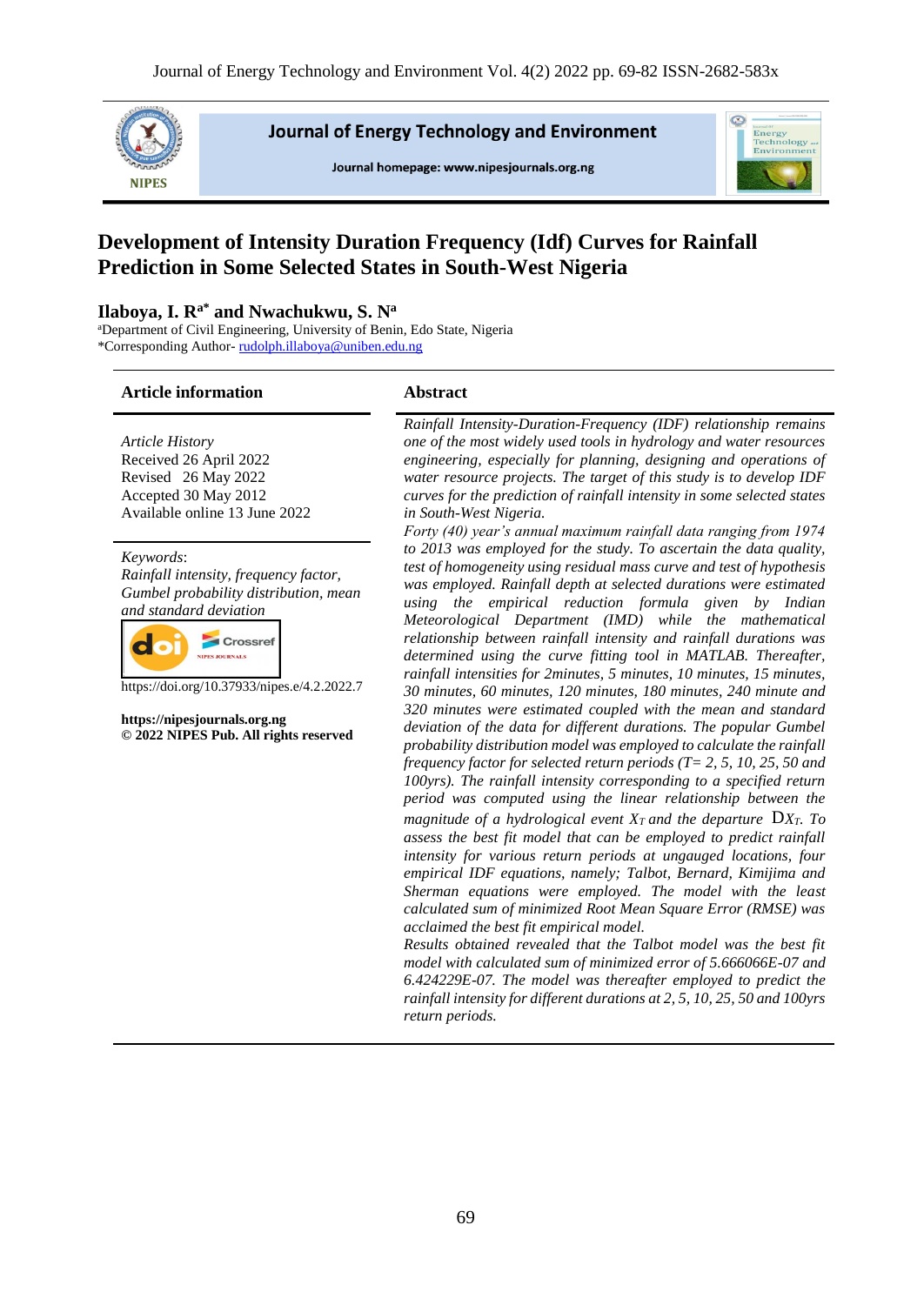## **1. Introduction**

Rainfall intensity–duration–frequency (IDF) curves are graphical representations of the probability that a given average rainfall intensity will occur within a given period of time by providing mathematical relationship between the rainfall intensity, i, the duration, d, and the return period T (or equivalent to the annual frequency of exceedance f) [1].

As reported in the works of [2], IDF curves allow for the estimation of the return period of an observed rainfall event or conversely of the rainfall intensity corresponding to a given return period. He stated that design storms derived from IDF curves are commonly adopted in water resources engineering for designing of urban drainage systems, evaluating the endurance of hydraulic structures, and assessing regional flood vulnerabilities. Rainfall intensity–duration– frequency (IDF) curves play an important role in water resources Engineering and Management. Other applications range from assessing rainfall events, classifying climatic regimes, deriving design storms and assisting in designing urban drainage systems, etc. The deriving procedure of IDF curves requires long-term historical rainfall observations, whereas lack of fine-timescale rainfall records (e.g. sub-daily) often results in less reliable IDF curves.

An intensity duration frequency curve is a mathematical model that expresses the relationship between intensity, duration, and return period of precipitation [3, 4]. The Engineering application of rainfall intensity is mainly in the estimation of design discharge for flood control structures [5, 6]. Generation of intensity duration frequency curves for flood prediction especially within the West Coast has become imperative owing to the recent devastations caused by flood in various regions of Nigeria; perhaps being due to the lack of rainfall data and the subsequent design of most drainage structures without appropriate rainfall intensity values [7]. Rainfall Intensity-Duration-Frequency (IDF) relationship is one among the numerous tools use in hydrology and water resources engineering since it can provide concise information between the maximum intensity of rain that falls within a given period of time. IDF curves are used in combination with runoff estimation formulas such as the rational method in order to predict the peak runoff flow from exact point of basin.

Attempt has been made by several researchers to develop intensity duration frequency curves in different parts of the world. [8] Proposed a generalized IDF formula using the one hour, 10 years' rainfall depths as an index. [9] Further developed a generalized IDF formula for any location in the United States using three base rainfall depths: one hour 10 years, twenty four hours 10 years and one hour hundred years ( $P_1^{10}, P_{24}^{10}, P_1^{100}$ 1 10  $P_1^{10}, P_{24}^{10}, P_1^{100}$ ) which describe the geographical variation of rainfall. [7] Developed intensity duration frequency curves for Calabar Metropolis South-South, Nigeria.

In this study, an attempt was made to develop intensity duration frequency curves for some selected states within the West Coast of Nigeria, namely; Warri, Akure, Benin City and Ekiti and also generate models that can be employed to predict the intensity of rainfall for ungauged sites within the study locations.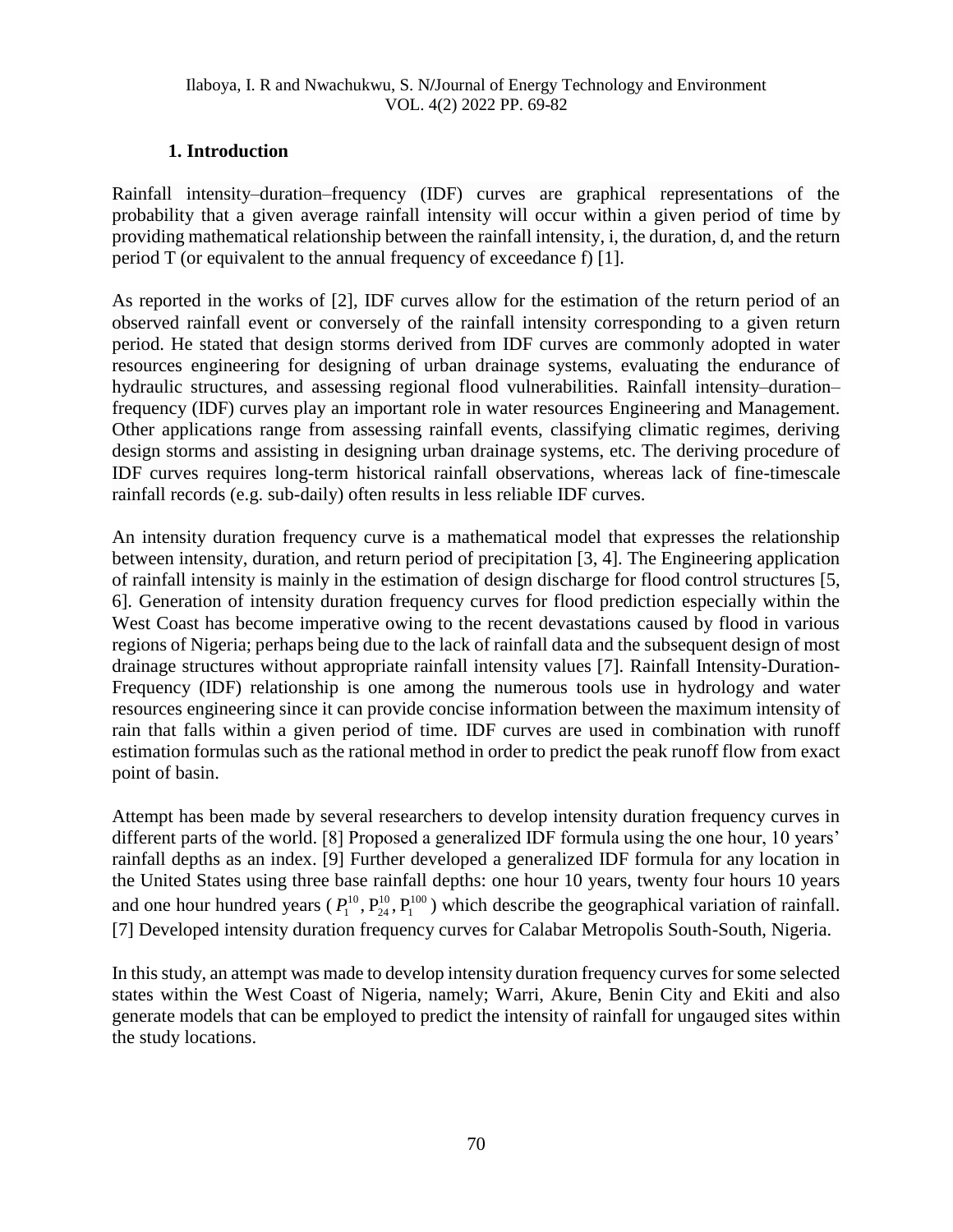## **2. Materials and Methods**

#### *2.1 Description of Study Area*

Nigeria is located in West Africa between latitude  $4^0$  N and  $14^0$  N and between longitudes  $2^0$  E and  $15^{\circ}$  E. It has a total area of 925,796 km<sup>2</sup>. The ecological zones of the country are broadly grouped into three, which are; Sahel, Savannah and the Guinea zones. Nigeria is affected by the Tropical Continental and Tropical Maritime air masses. The Tropical Continental is responsible for the dry season while the Tropical Maritime is responsible for the rainy season. The intervening periods of transition from the real onset and cessation of rain falls between February and April and between September and November respectively. Also, a depression is indicated in the rainfall amount during the month of August and this has been named "the little dry season" or "August break" or "midsummer" [10].

The South-West region presented in Figure 1 falls within the tropics. The vegetation is predominantly ever green High Rain Forest with Guinea Savannah to the north. Mineral and forest resources are plentiful. The proportion of the Muslims and the Christians are about the same;



Figure 1: Map of South-West Nigeria

## *2.2 Data Collection*

The data used for this study is annual daily rainfall data obtained from Nigeria Meteorological Agency (NIMET) Abuja. This agency is saddled with the sole responsibility of measuring, analyzing and storing meteorological data and forecasting the weather in Nigeria. Daily rainfall data were obtained and analyzed with the aid of Microsoft Excel Program in order to determine the annual maximum daily rainfall series (AMDS). To determine the rainfall intensity (I), the popular Gumbel probability distribution model was employed.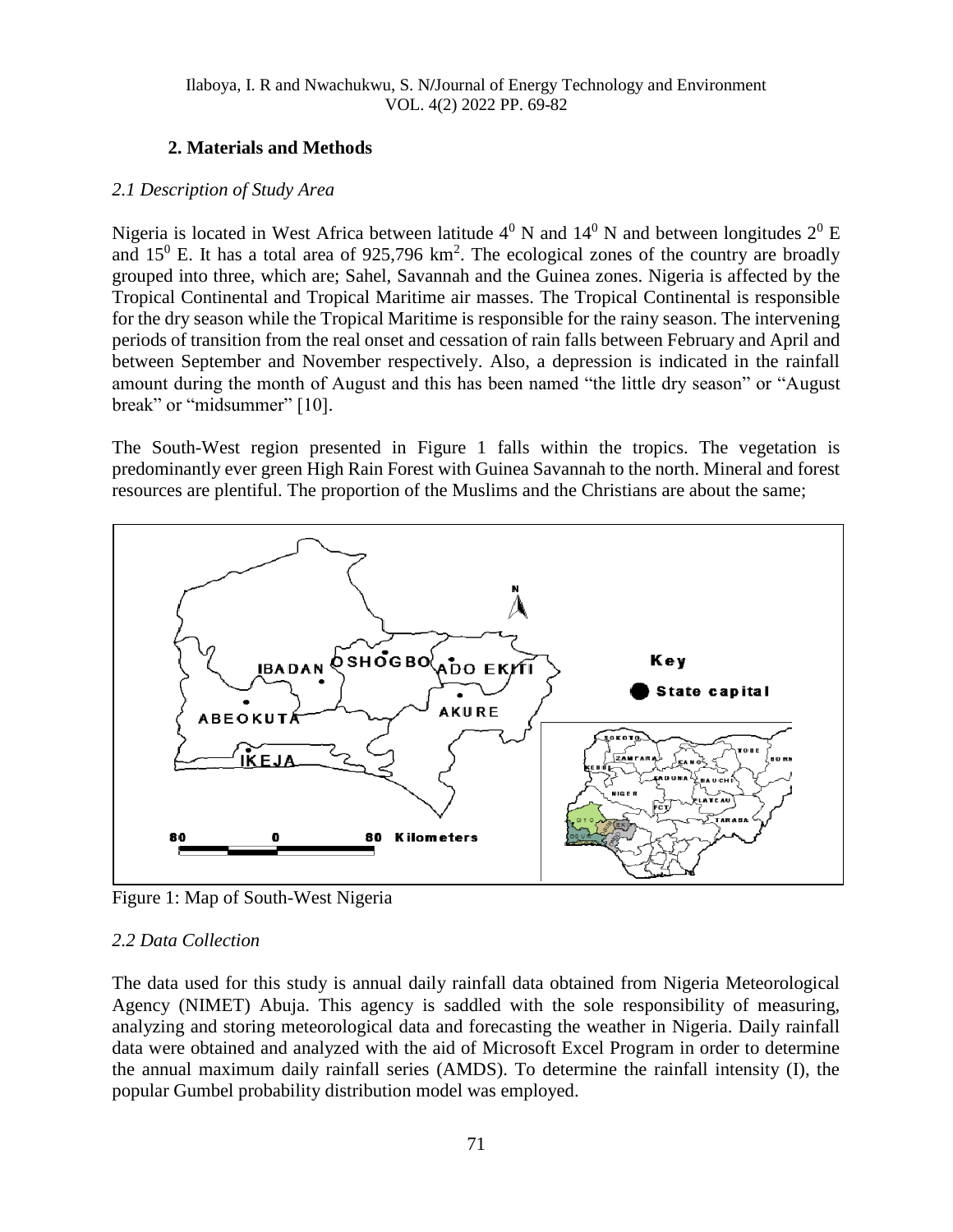#### *2.3 Preliminary Analysis of the Data*

#### *2.3.1 Test of Homogeneity*

Owing to the method of data collection coupled with the conditions around the observation site and reliability of the measurement procedures; non-homogeneous observation may appear in the data series and can challenge the quality of the data and the overall outcome of the results since frequency analysis of data requires that the data be homogeneous and independent. Homogeneity test was carried out to establish the fact that the data used are from the same population distribution. The test is based on the cumulative deviation from the mean as expressed using the mathematical equation proposed by [11] as follows;

$$
S_k = \sum_{i=1}^k \left( X_i - \bar{X} \right) \quad k = 1, \dots \dots \dots \dots \dots \tag{1}
$$

Where;

 $X_i$  = The record for the series  $X_1 X_2$  ----------- $X_n$ 

 $X =$ The mean

 $S_{ks}$  = the residual mass curve

For a homogeneous record, it is expected that the data points fluctuate around the zero line as defined by the residual mass curve. To perform the homogeneity test, a software package (Rainbow) for analyzing hydrological data was employed.

To further confirm that the rainfall data are statistically homogeneous, test of hypothesis was done as follows:

H0: Data are statistically homogeneous

H1: Data are not homogeneous

The null and alternate hypothesis were tested at 90%, 95% and 99% confidence interval that is 0.1, 0.05 and 0.01 degree of freedom

#### *2.3.2 IDF Theory*

The magnitude of a hydrological event  $X_T$  may be represented as the mean  $\overline{X}$  plus the departure  $DX_T$  of the variate from the mean as presented in the works of [12]

$$
X_T = X + DX_T \tag{2}
$$

The departure is related to the frequency factor by;

 $DX_T = K_T s$ 

Where;  $K_T$  is the frequency factor and  $\sigma$  is the standard deviation of rainfall intensities. The departure  $DX_T$  and the frequency factor  $K_T$  are functions of the return period and the type of probability distribution that predefined the data used. Combining equation 2.1 and 2.2 gives

(3)

$$
X_T = X + K_T \sigma
$$
  
Which is approximated by: (4)

$$
P_T = P_{ave} + K_T \sigma
$$
 (5)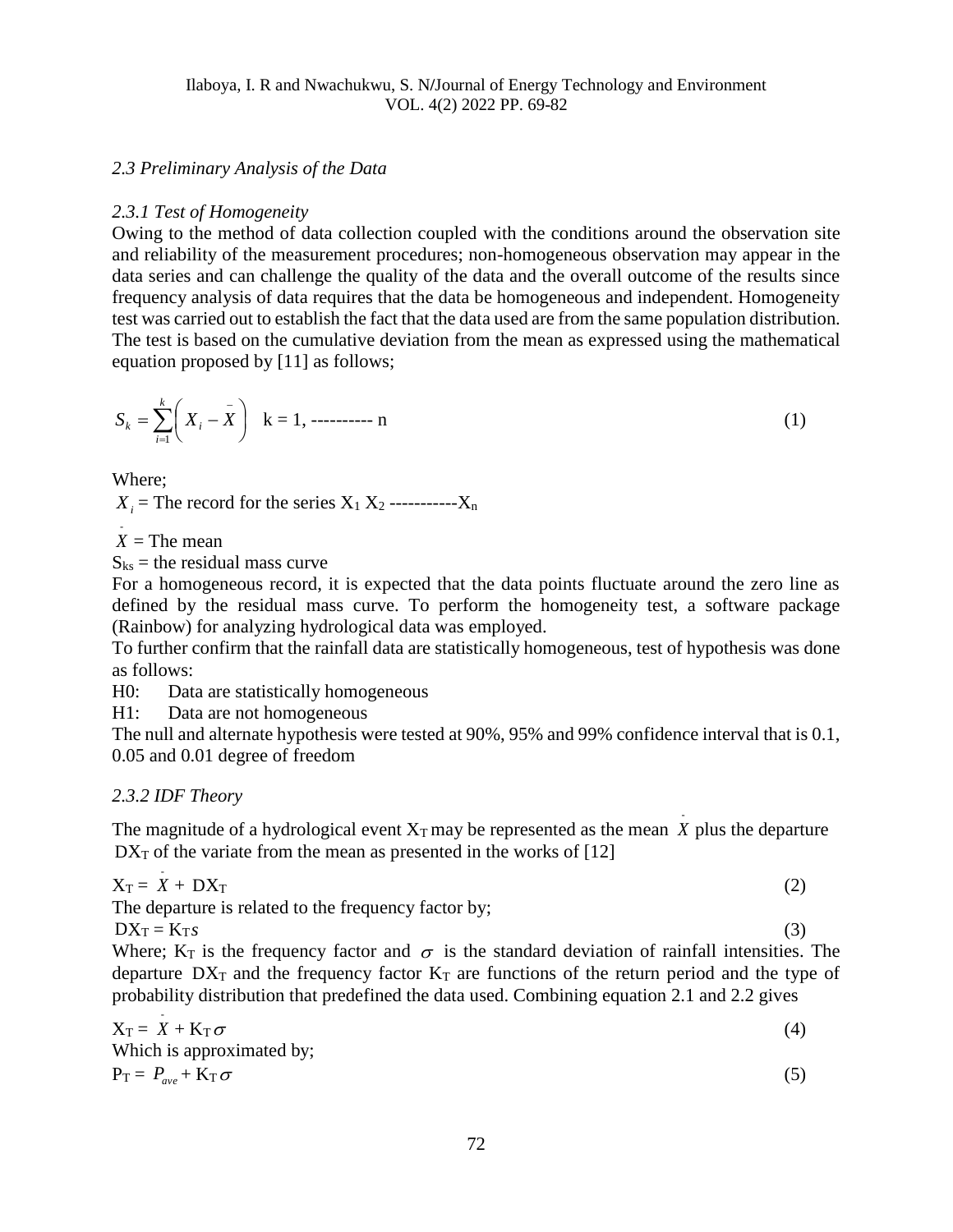Where  $P_T$  is the desired rainfall peak value for a specific frequency,  $P_{ave}$  is the average of maximum rainfall intensity. The rainfall intensity I(mm/hr) of a specified return period T is given as;

$$
I = \frac{P_T}{T_d} \text{ where } T_d \text{ is duration (hrs)}
$$
 (6)

#### *2.3.3 Generation of IDF Curve*

Rainfall intensity is defined as the ratio of the total amount of rain (rainfall depth) falling during a given period to the duration of the period It is expressed in depth units per unit time, usually as mm per hour (mm/hr). The step by step procedure for generating the IDF curves is presented as follows;

- i. Forty years (40) daily rainfall data for the period 1974 to 2013 were collected and the annual maximum daily series (AMDS) were determined using Microsoft excel program and thereafter arranged in ascending order of magnitude.
- ii. The rainfall depth for selected rainfall durations were estimated using the empirical reduction formula given by Indian Meteorological Department (IMD) reported in the works 1

of Rashid et al. (2018) as follows;  $p_t = P_{24} \left( \frac{t}{2} \right)^3$  $^{24}$ (24) I  $\left(\frac{t}{\cdot}\right)$ l  $= P_{24}$  $p_t = P_{24} \left( \frac{t}{24} \right)^3$  where; P<sub>t</sub> is the required rainfall depth (mm) at t-hr duration,  $P_{24}$  is the daily rainfall depth (mm) and t is the duration of rainfall

for which the rainfall depth is required in (hr)

- iii. Rainfall intensities were determined for the calculated rainfall depths at selected durations using;  $I = \frac{R}{I}$  $=\frac{R}{T}$  Where; I; is the rainfall intensity (mm/hr), R; is the amount of rainfall (mm) and T; is the duration of the rainfall (hrs).
- iv. The computed rainfall intensities were then ranked in descending order of magnitude with the highest intensity taking the value of 1 in the rank. The return periods or recurrence intervals (T) were calculated using the Weibull's formula given as;  $T = \frac{n+1}{n}$ *m*  $=\frac{n+1}{n}$  where; T is the recurrence interval (yrs), n is the highest rank and m is the ranked value of each rainfall intensity.
- v. The Exceedence Probability (EP) was determined using the linear relationship between probability and recurrence interval given as;  $P = \frac{1}{P}$  $=\frac{1}{T}$  where; P is the probability and T is the recurrence interval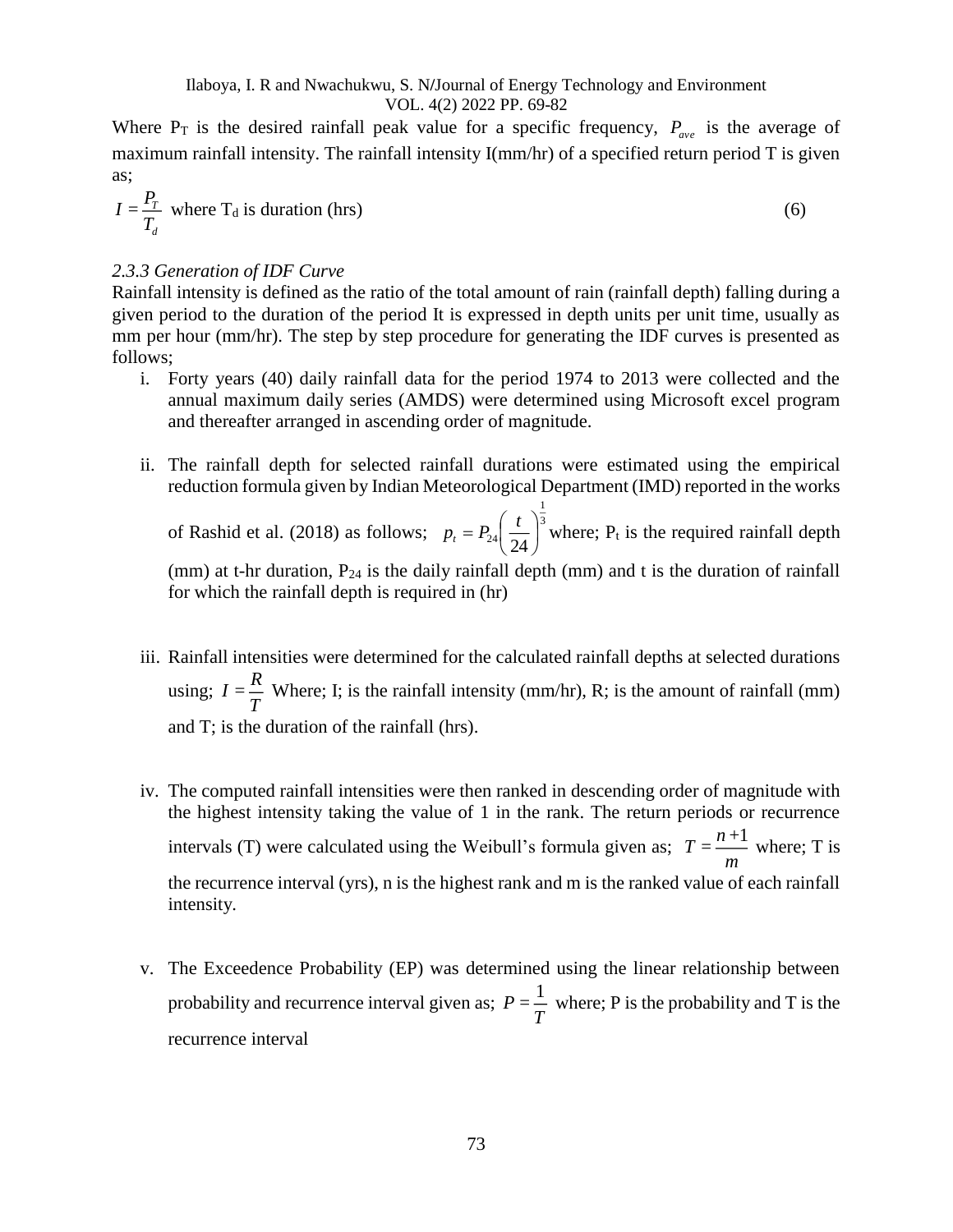- vi. To determine the mathematical relationship between rainfall intensity and rainfall durations, the curve fitting tool in MATLAB was employed. The input and output data were first converted to the required format (.DAT file) while the "cftool" function was employed to activate the curve fitting platform where the modelling was done. Selected goodness of fit statistics, namely; coefficient of determination  $(R^2)$ , adjusted  $R^2$  value (Adj.  $R<sup>2</sup>$ ) and Root Mean Square Error (RMSE) were employed to monitor the adequacy of the modelling process and the model with the highest  $R^2$ , (Adj.  $R^2$ ) and lowest RMSE was selected as the best fit model
- vii. Using the best fit model, rainfall intensities for 2minutes, 5 minutes, 10 minutes, 15 minutes, 30 minutes, 60 minutes, 120 minutes, 180 minutes, 240 minute and 320 minutes were estimated coupled with the mean and standard deviation of the data for different durations.
- viii. The rainfall frequency factor  $(K_T)$  for selected return periods  $(T= 2, 5, 10, 25, 50, 50, 50)$ 100yrs) were computed using the quantile equation of the popular Gumbel probability distribution model presented as follows;

$$
K_t = -\frac{\sqrt{6}}{\pi} \left\langle 0.5772 + \ln\left[\ln\left(\frac{T}{T-1}\right)\right] \right\rangle
$$
 Where T; is the selected return periods

ix. The rainfall intensity corresponding to a specified return period was computed using;

 $X_T = X + K_T \sigma$  where;  $X_T$ ; is the rainfall intensity corresponding to a specified return

period T (yrs), X; is the mean rainfall intensities and  $\sigma$ ; is the standard deviation of rainfall intensities. Finally, the IDF curves were generated from the plot of rainfall intensities against duration for corresponding return period.

#### **3. Results and Discussion**

Descriptive statistics of annual maximum rainfall data employed for this study is presented in Table 1

| S/n |                               |             |             |
|-----|-------------------------------|-------------|-------------|
|     | <b>Descriptive Statistics</b> | Akure       | Ekiti       |
|     | Mean                          | 84.0125     | 82.5725     |
|     | Variance                      | 560.56625   | 1117.625122 |
|     | <b>Standard Deviation</b>     | 23.67628032 | 33.4309007  |
|     | <b>Skewness</b>               | 1.367428534 | 3.250393214 |
|     | Kurtosis                      | 1.442170598 | 14.42121624 |
|     | Median                        | 77.8        | 74.35       |
|     | Maximum                       | 150.1       | 246.3       |
|     | Minimum                       | 58.6        | 49.5        |

Table 1: Descriptive Statistics of annual maximum daily series

Result of homogeneity test conducted on the annual maximum daily rainfall series for the stations employed in the study are presented in Figures 2 and 3 respectively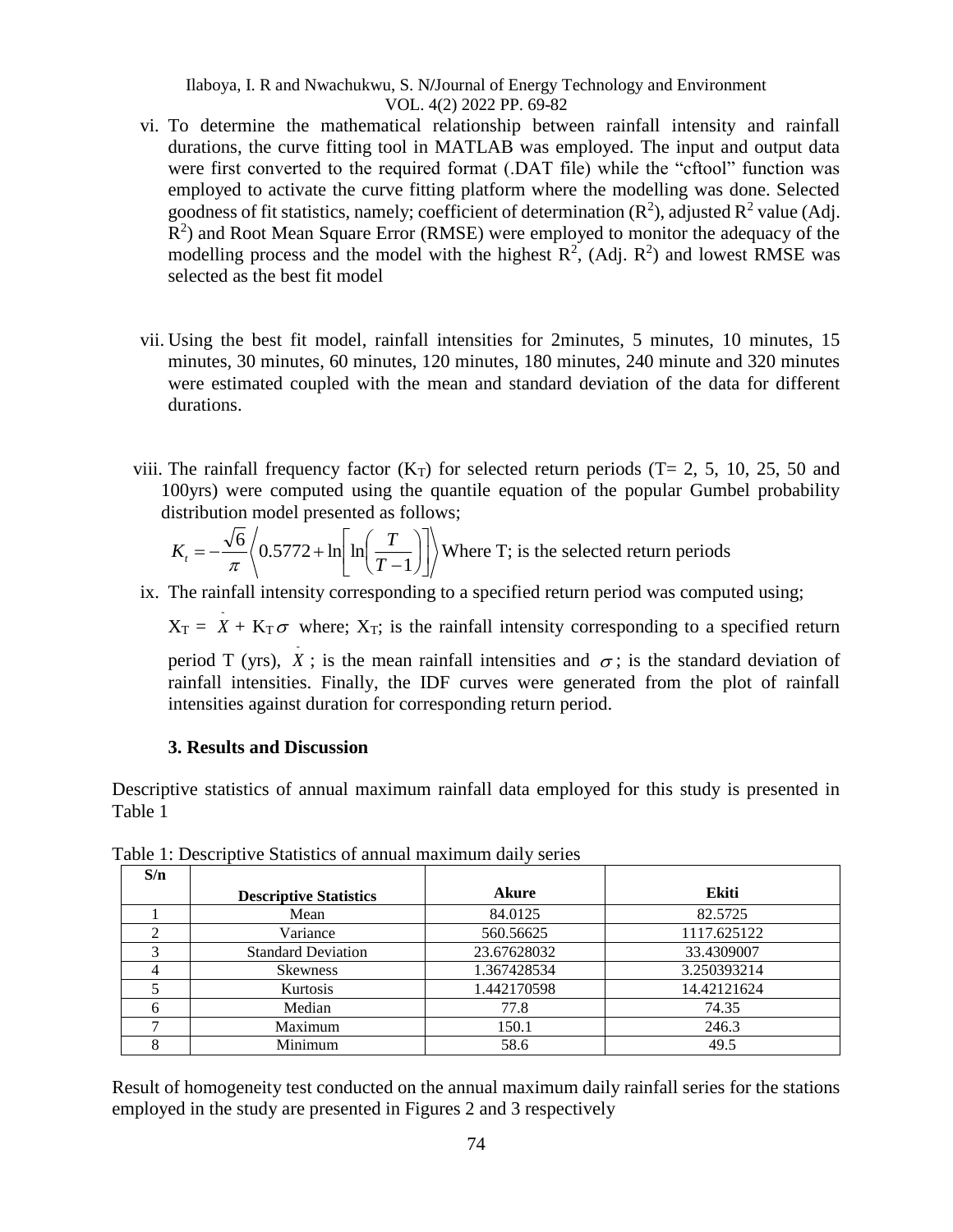Ilaboya, I. R and Nwachukwu, S. N**/**Journal of Energy Technology and Environment VOL. 4(2) 2022 PP. 69-82



Figure 2: Homogeneity test of Akure Data Figure 3: Homogeneity test of Ekiti Data



For homogeneous records, it is expected that the data points fluctuate around the center line of the residual mass curve. Results of Figures 2 and 3 revealed that the data used are statistically homogeneous since the data points were observed to fluctuate around the center line of the residual mass curve. To further confirmed the homogeneous nature of the data, homogeneity statistics was done to test the strength of the null hypothesis over the alternate hypothesis. Based on the computed statistics, the null hypothesis (H0) was accepted, and it was concluded that the rainfall data used are statistically homogeneous at 90%, 95% and 99% confidence level.

Using the homogeneous rainfall data, the rainfall depth for selected rainfall durations were estimated using the empirical reduction formula given by Indian Meteorological Department (IMD). Thereafter, the corresponding rainfall intensities at the selected durations were computed. The mathematical relationship between the calculated rainfall intensities (I) and the selected durations (d) was determined using the curve fitting tool in MATLAB and presented in Table 2

| Akure | $(12.59d^2 + 22.91d - 0.07236)$<br>$(d^2+0.1096d - 0.001176)$                     | $R^2 = 0.993$<br>Adj. $R^2 = 0.9922$<br>$RMSE = 7.421$  |
|-------|-----------------------------------------------------------------------------------|---------------------------------------------------------|
| Ekiti | $(-0.2327d^3 + 14.57d^2 + 19.99d - 0.2706)$<br>(8)<br>$(d^2+0.07827d - 0.001386)$ | $R^2 = 0.9989$<br>Adj. $R^2 = 0.9987$<br>$RMSE = 2.046$ |

Table 2: Relationship between intensity and duration

Using the mathematical relationship presented in Table 2, the predicted intensities at the selected durations were computed and the values were regressed against the observed rainfall intensities in order to develop a regression equation between the observed and predicted rainfall intensity. Results of regression model is presented in Figures 4 and 5 respectively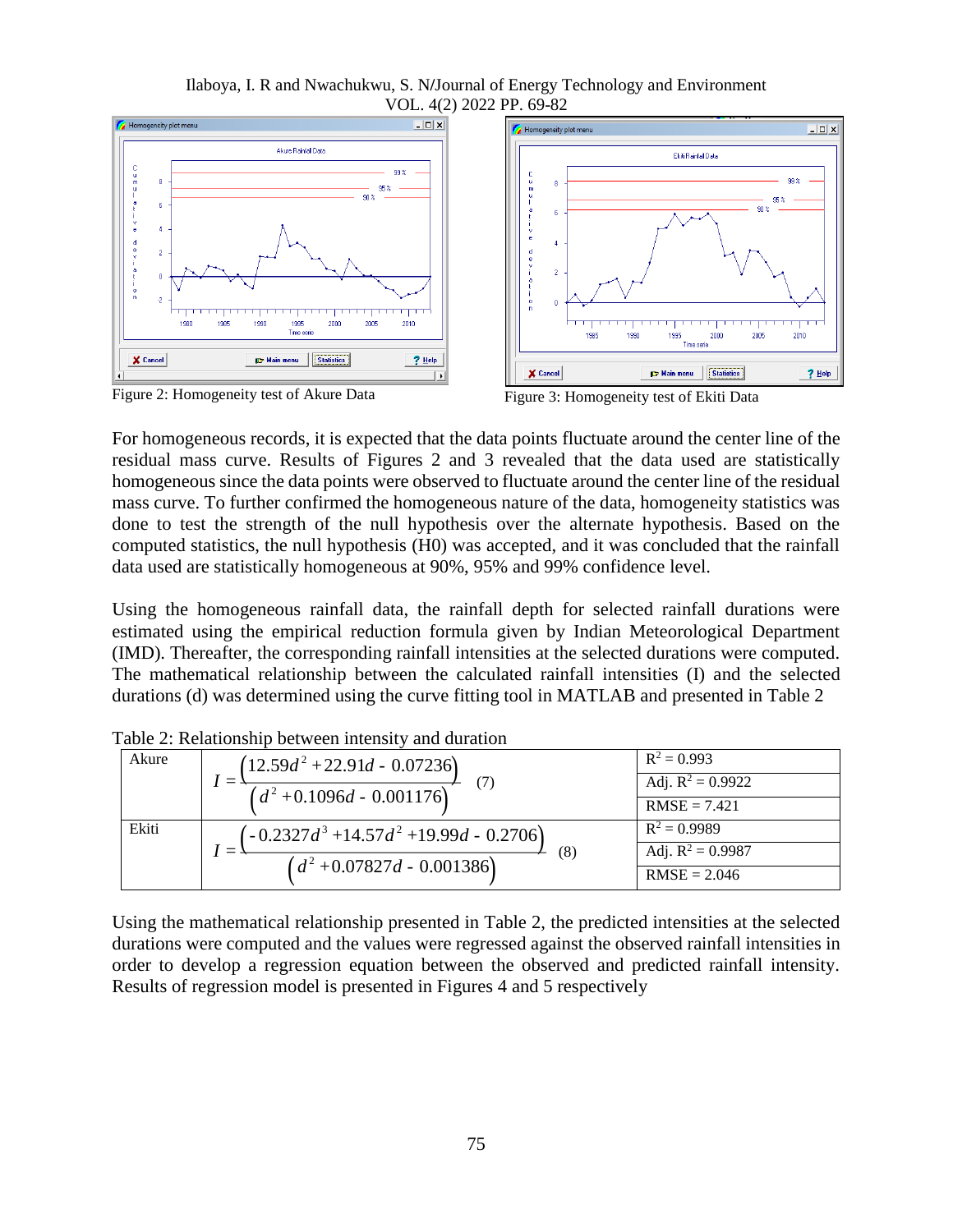Ilaboya, I. R and Nwachukwu, S. N**/**Journal of Energy Technology and Environment VOL. 4(2) 2022 PP. 69-82



Figure 4: Observed versus predicted intensity for Akure



Figure 5: Observed versus predicted intensity for Ekiti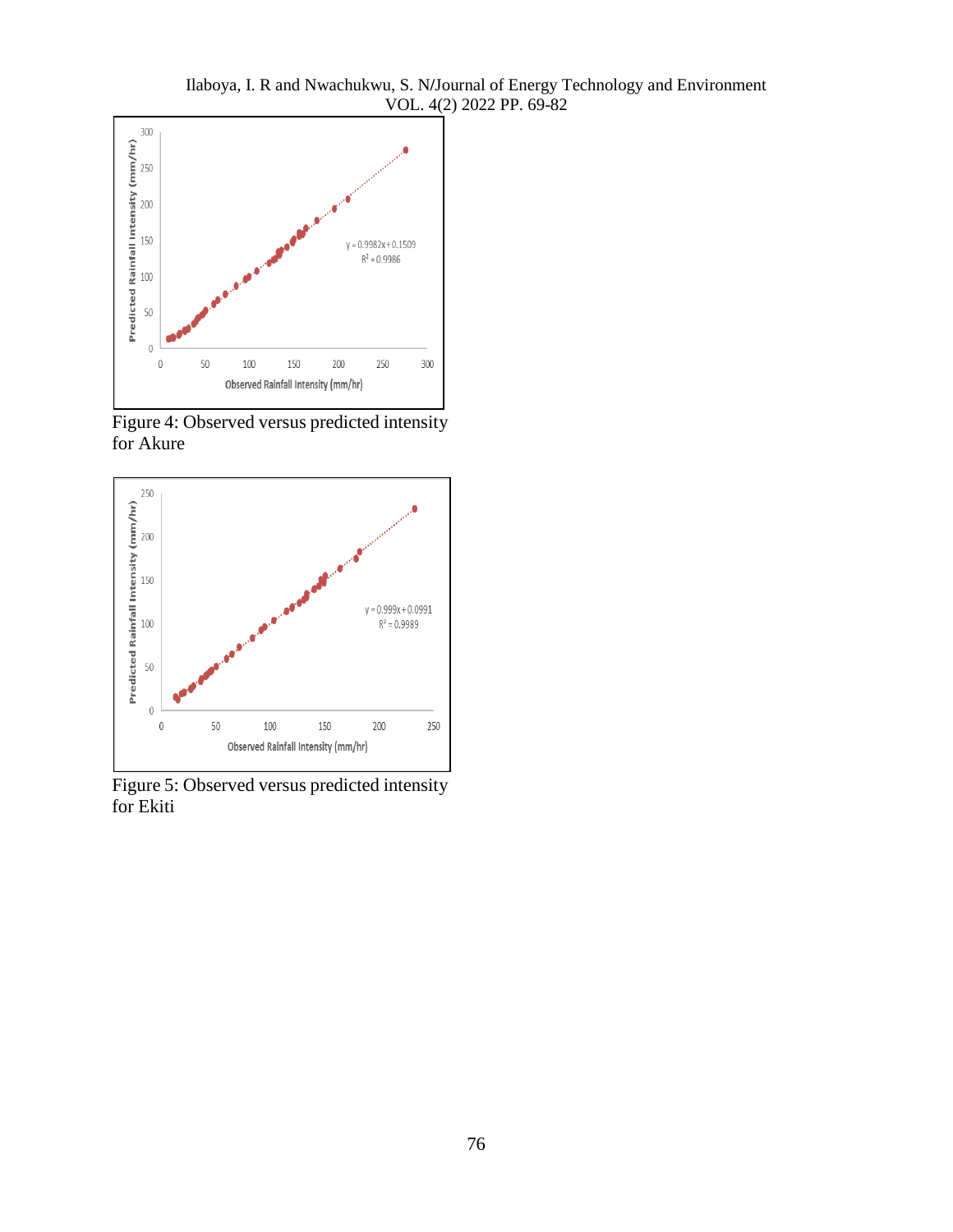With a coefficient of determination  $R^2$  value 0.9986 and 0.9989, it was concluded that; results of Table 2 are adequate. Using the selected models, rainfall intensities for 2minutes, 5 minutes, 10 minutes, 15 minutes, 30 minutes, 60 minutes, 120 minutes, 180 minutes, 240 minute and 320 minutes were estimated coupled with the mean and standard deviation. Using the calculated rainfall intensities and employing the procedures based on the popular Gumbel probability distribution model outlined for the calculation of rainfall intensity, the rainfall intensities for the various stations at the selected return periods were calculated.

Employing the computed rainfall intensity, intensity duration frequency (IDF) curves were generated for each station based on 2, 5, 10, 25, 50 and 100yrs return period and results are presented in Figures; 6 and 7 respectively



Figure 6: IDF curve for Akure based on Gumbel distribution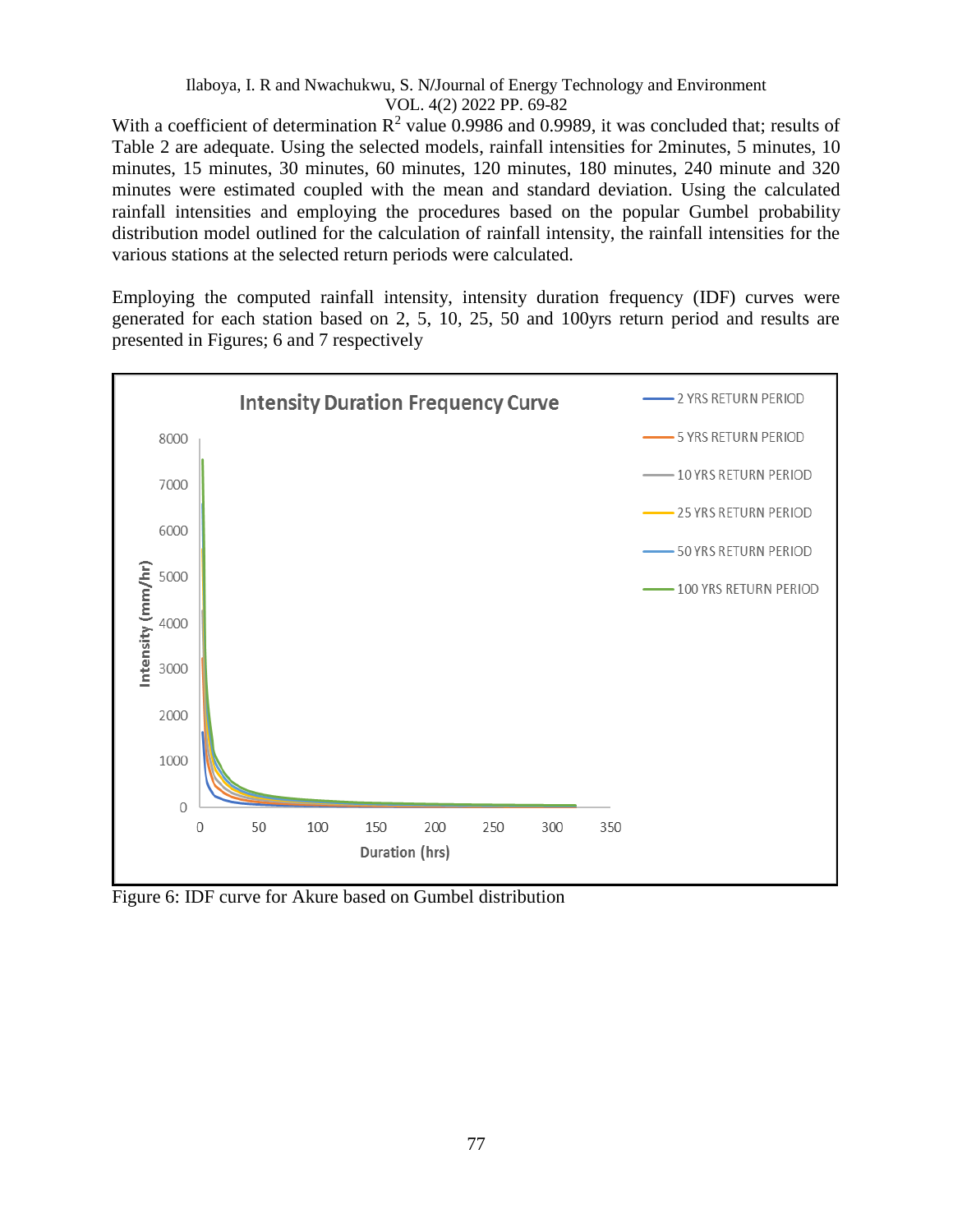

Ilaboya, I. R and Nwachukwu, S. N**/**Journal of Energy Technology and Environment VOL. 4(2) 2022 PP. 69-82

Figure 7: IDF curve for Ekiti based on Gumbel distribution

Results of Figures 6 and 7 indicate that rainfall intensity decreased with increase in duration for a given return period and increased with return period for a given duration of rainfall. Similar results were also reported by [7].

#### *3.2. Fitting of Empirical IDF Equations*

Empirical IDF equations represent the relationship between maximum rainfall intensity (as dependent variable) and other parameters of interest such as rainfall duration and frequency (as independent variables). There are several commonly used equations present in the literature of hydrology applications used for the analysis of rainfall intensity. For this study, four basic forms of equations used to describe the rainfall intensity duration relationship presented in Table 3 were employed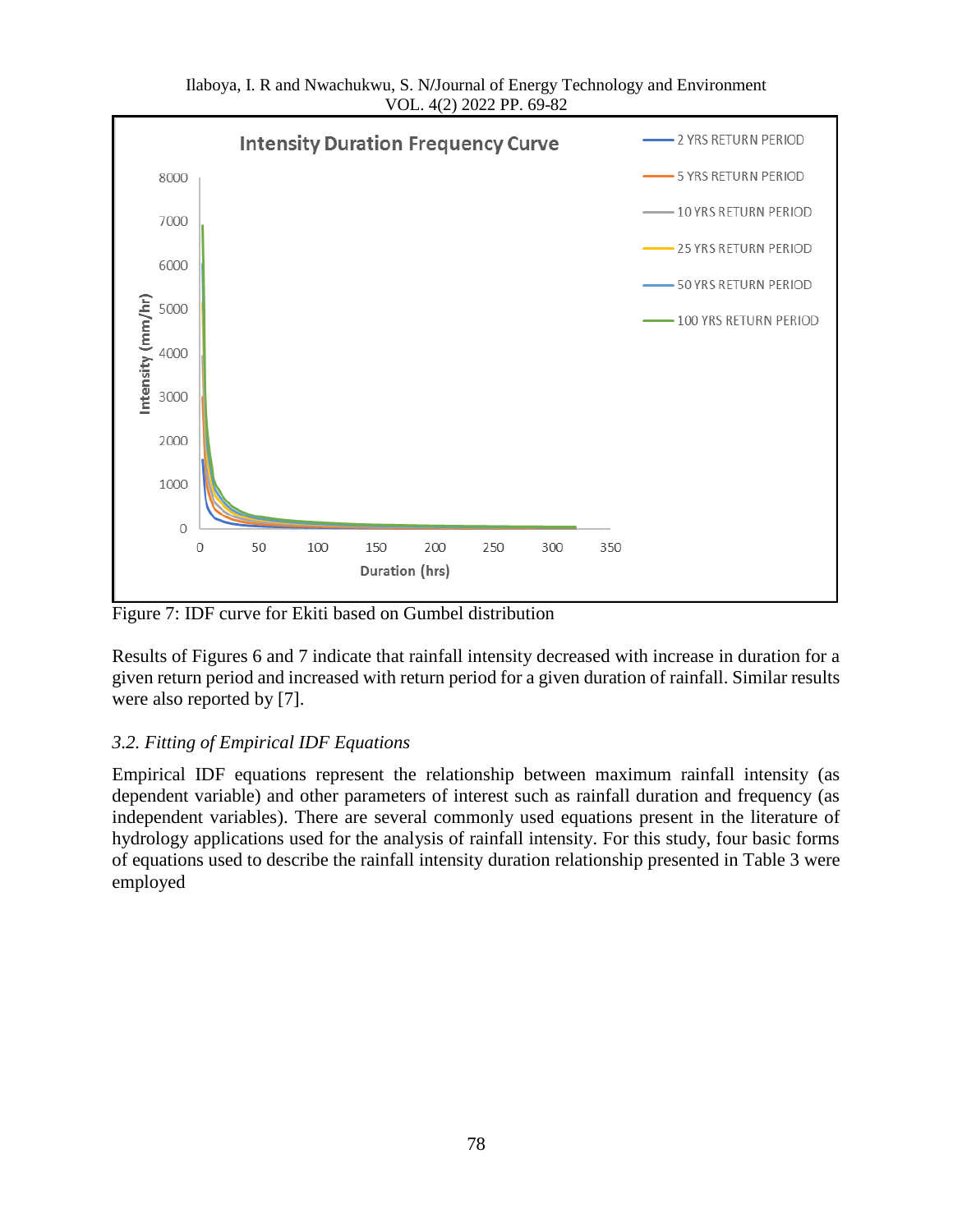| S/N | <b>Empirical Equation</b>         | <b>Reference</b>             |
|-----|-----------------------------------|------------------------------|
|     | (9)<br>$d + b$                    | Talbot Equation [14]         |
|     | $=\frac{a}{d^e}$<br>(10)          | <b>Bernard Equation</b> [13] |
| 3   | $i = \frac{a}{d^e + b}$<br>(11)   | Kimijima Equation [14]       |
| 4   | a<br>(12)<br>$\overline{(d+b)}^e$ | Sherman Equation [14]        |

| Table 3: Definition of selected empirical rainfall intensity equations |  |  |  |
|------------------------------------------------------------------------|--|--|--|
|------------------------------------------------------------------------|--|--|--|

#### Where;

i; is the rainfall intensity (mm/hr); d; is the duration (hr);

a, b and e; are the constant parameters related to the empirical equation.

These empirical equations show that rainfall intensity decreases with rainfall duration for a given return period. To estimate the parameters of the equations, non-linear regression technique using Microsoft excel solver was employed. The non-linear regression solver was applied to estimate the parameters of the four empirical IDF equations that are used to represent intensity-duration relationships. The value of the constants corresponding to a minimum root mean square error (RMSE) between the computed rainfall intensity and the corresponding return period was selected as the exact value. To select the model that best fit each location, the sum of minimized error was employed and the model with the least sum of minimized error was selected as the best fit model. Based on the results of the estimated parameters, it was observed that; Talbot model had the least sum of minimized error and was employed to estimate the rainfall intensities at the selected stations. The computed parameters of the Talbot model for the selected stations is presented in Tables 4 and 5 respectively

| <b>Return Periods</b> | A       | n       | <b>Minimized RMSE</b> | <b>Sum of Minimized</b> |
|-----------------------|---------|---------|-----------------------|-------------------------|
| T (Years)             |         |         | $(OF^a)$              | Error (SME)             |
|                       | 54.855  | 0.00008 | 5.00522E-08           |                         |
|                       | 107.657 | 0.00013 | 4.95653E-08           |                         |
|                       | 142.485 | 0.00004 | 6.17467E-08           | 5.666066E-07            |
| 25                    | 187.045 | 0.00011 | 5.66533E-08           |                         |
| 50                    | 219.812 | 0.00012 | 3.18804E-07           |                         |
| 100                   | 251.675 | 0.00040 | 2.97851E-08           |                         |

Table 4: Estimated parameters of Talbot Equation (Akure)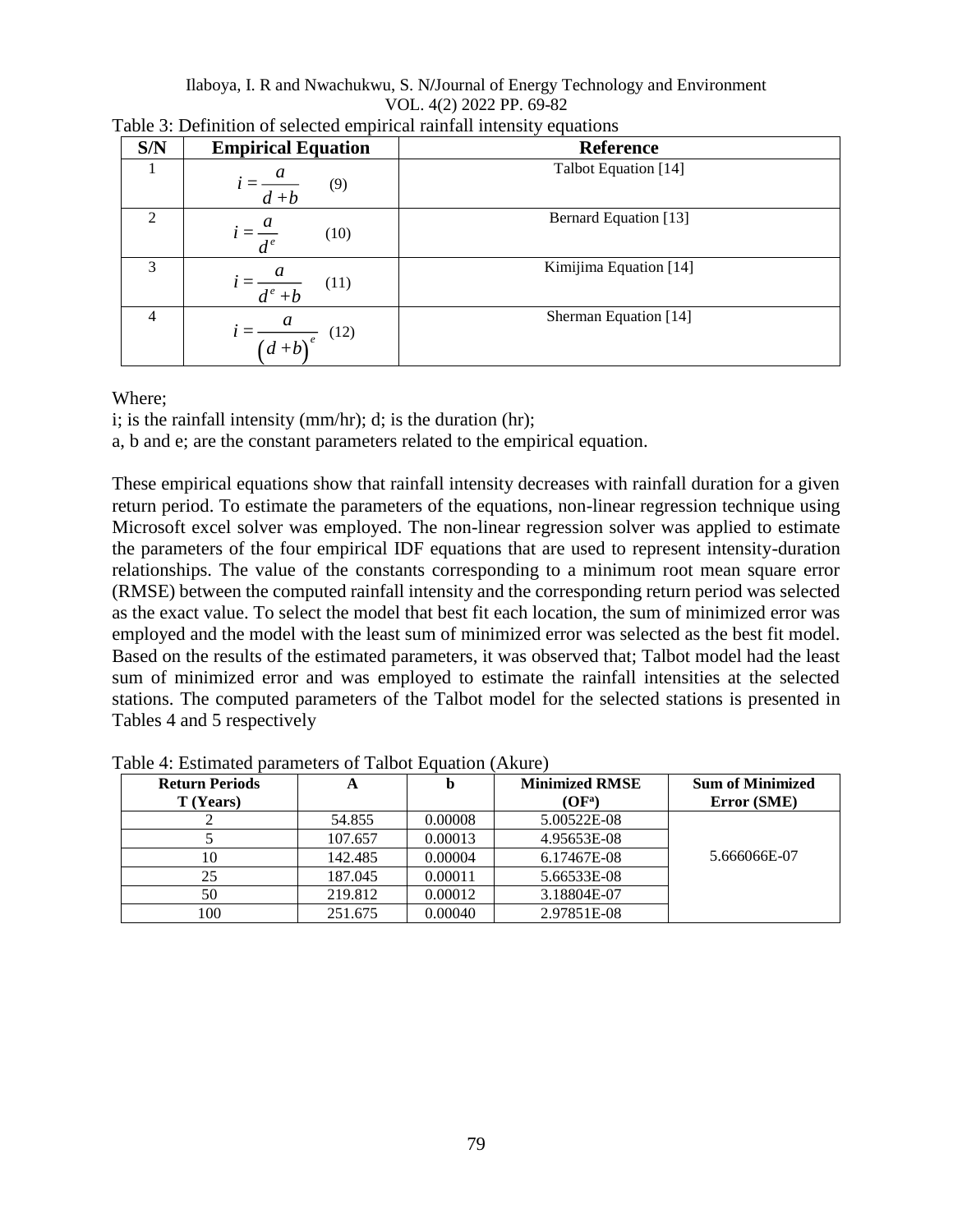Ilaboya, I. R and Nwachukwu, S. N**/**Journal of Energy Technology and Environment VOL. 4(2) 2022 PP. 69-82

| <b>Return Periods</b> | A       | þ       | <b>Minimized RMSE</b> | <b>Sum of Minimized</b> |
|-----------------------|---------|---------|-----------------------|-------------------------|
| T (Years)             |         |         | $(OF^a)$              | Error (SME)             |
|                       | 52.643  | 0.00028 | 3.36565E-08           |                         |
|                       | 102.394 | 0.00076 | 2.65028E-07           |                         |
| 10                    | 131.821 | 0.00012 | 4.15756E-08           | 6.424229E-07            |
| 25                    | 193.185 | 0.00424 | 1.76790E-07           |                         |
| 50                    | 204.797 | 0.00065 | 1.63839E-10           |                         |
| 100                   | 241.261 | 0.00160 | 1.25209E-07           |                         |

Table 5: Estimated parameters of Talbot Equation (Ekiti)

Using the best-fit model, the following equations presented in Table 6 were generated in order to predict the actual rainfall intensity in Akure, and Ekiti.

| <b>Return Period</b> | <b>Model Equation (Akure)</b>             | <b>Model Equation (Ekiti)</b>             |
|----------------------|-------------------------------------------|-------------------------------------------|
| $(\mathbf{T})$       |                                           |                                           |
| $\overline{2}$       | 54.855                                    |                                           |
|                      | (13)<br>$d + 0.00008$                     | $=\frac{52.643}{d+0.00028}$<br>(19)       |
| 5                    | 107.657                                   | 102.394                                   |
|                      | (14)<br>$d + 0.00013$                     | (20)<br>$d + 0.00076$                     |
| 10                   | 142.485                                   |                                           |
|                      | (15)<br>$d + 0.00004$                     | $i = \frac{131.821}{d + 0.00012}$<br>(21) |
| 25                   | 187.045                                   | 193.185                                   |
|                      | (16)<br>$d + 0.00011$                     | (22)<br>$d + 0.00424$                     |
| 50                   |                                           | 204.797                                   |
|                      | $i = \frac{219.812}{d + 0.00012}$<br>(17) | (23)<br>$d + 0.00065$                     |
| 100                  | 251.675                                   | 241.261                                   |
|                      | (18)<br>$\frac{d}{d} + 0.0004$            | (24)<br>$d + 0.00160$                     |

Table 6: Best fit model for predicting rainfall intensity within South- West Nigeria

Where; d is rainfall duration (hr). Using the equations in Table 4.6, the rainfall intensity for Akure and Ekiti were predicted and results obtained are presented in Figures 8 and 9 respectively.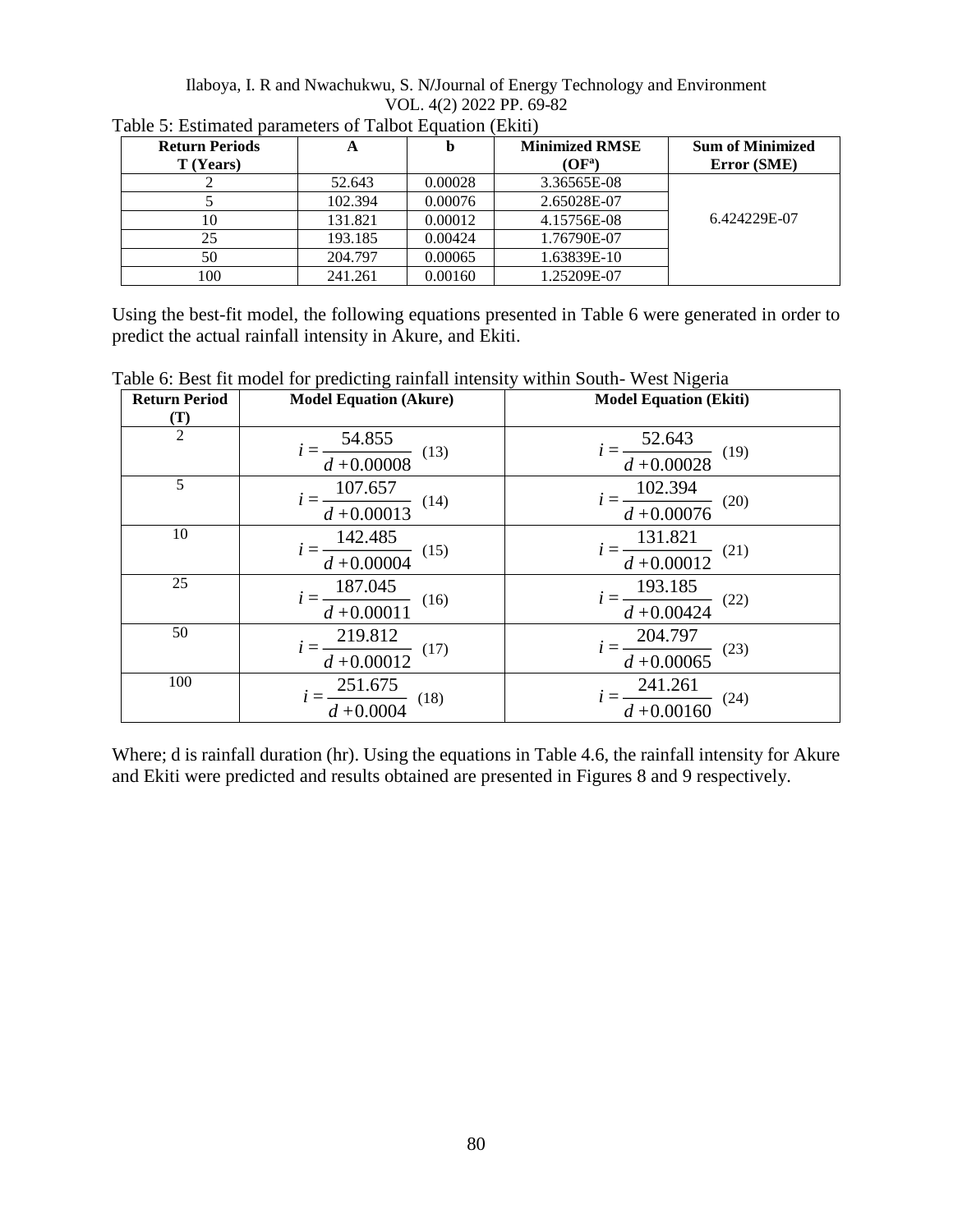

Ilaboya, I. R and Nwachukwu, S. N**/**Journal of Energy Technology and Environment VOL. 4(2) 2022 PP. 69-82

Figure 8: Predicted rainfall intensity for Akure based on Talbot Model



Figure 9: Predicted rainfall intensity for Ekiti based on Talbot Model